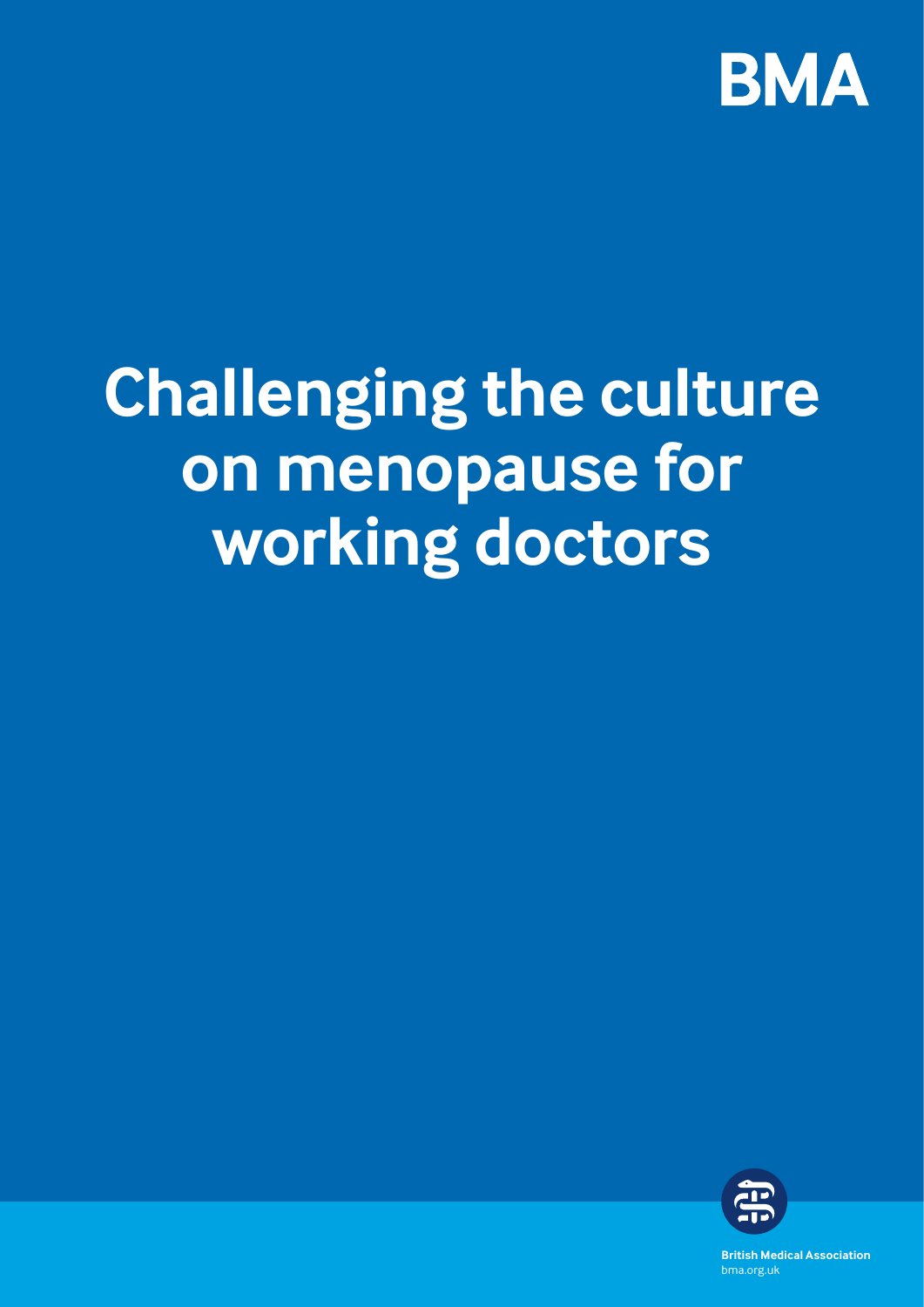# Challenging the culture on menopause for working doctors

### **Introduction**

Menopause is often described as a 'taboo' subject in the workplace. Many are suffering in silence because they are afraid of the reaction they will get from managers or colleagues if they mention their symptoms at work. Individual experiences of the menopause vary significantly, and there is no one-size-fits-all approach to providing support. Approaches need to begin with employers establishing a culture where those experiencing symptoms can speak openly and get access the particular support they need.

Clinical environments and the demands of medical careers are likely to bring up specific challenges for doctors working through menopause. To understand these better, the BMA circulated a survey to all our members in November and December 2019, which received 2,000 responses. Respondents were asked about the symptoms they were experiencing, how and to what extent they impacted on their working lives, and what support would make symptoms more manageable.

Respondents shared some upsetting stories of the struggles they were facing and the impact on their physical and mental health. The majority were not receiving any support from their employer to make their symptoms more manageable. Many shared that the culture that they were working in made them reluctant to speak about the menopause, describing experiences of sexism, ageism and working in an unforgiving environment. However, we can see from the respondents who shared positive stories, how much life can be improved by things like more flexible working and the introduction of workplace menopause policies that provide recognition, encourage conversations and signpost to support.

The majority of women experience menopause between the ages of 45 and 55, with symptoms lasting an average of four years. There are currently just over 30,000 women doctors in this age group on the GMC register (and in younger cohorts the number of women will be higher)<sup>1</sup>. Our survey found that a significant number have reduced their hours, left management roles or intend to leave medicine altogether, despite enjoying their careers, because of the difficulties they faced when going through menopause. The health service is under immense pressure and we cannot afford to lose experienced doctors because of a lack of flexibility and support during a relatively short phase in life.

People who are non-binary, transgender or intersex may also experience symptoms as a result of menopause or treatment related to gender transition. We did not receive any information from our survey on their specific experiences or challenges. However, employers and managers need to be aware and remember that their experiences of menopause may be different, especially if their transgender status is not known, for example, or they have faced discrimination or prejudice in the past. Every individual who is affected by menopausal symptoms should be treated with sensitivity, dignity and respect and be able to access support if needed.

Some people may go through menopause at an earlier age than expected or have a sudden onset of symptoms as a result of surgical or medical treatment. Experiences of menopause may also vary for reasons related to other characteristics such as sexual orientation, religion or belief or disability.

The starting point is to breakdown the taboos about speaking about menopause at work, to be more understanding of how it can affect people's lives, and to be flexible in the support offered, usually for a temporary period, to ensure that we do not lose valuable skills and experience from the workforce.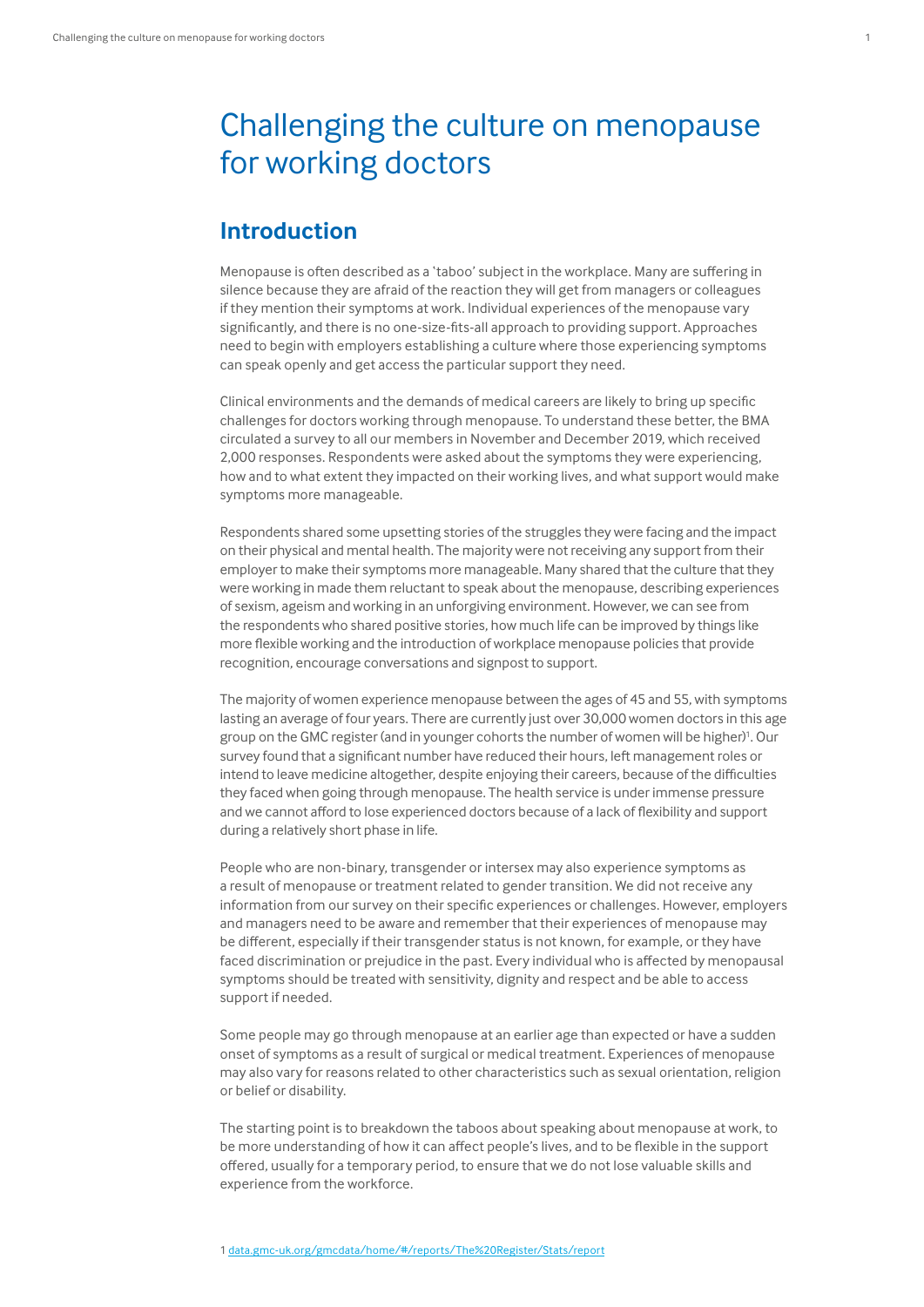If you are experiencing challenges at work because of the menopause, please contact the BMA's [employment advisors:](https://www.bma.org.uk/contact-bma) [bma.org.uk/about-us/contact-us/get-in-touch/bma-advisers](https://www.bma.org.uk/about-us/contact-us/get-in-touch/bma-advisers)

The BMA also has confidential 24/7 counselling and peer support services on **0330 123 1245**.

### **Areas of action to support doctors going through the menopause**

- 1. Breaking the taboo employers should take a pro-active approach to normalising the topic of menopause and spread awareness, particularly among managers, of the impact the symptoms can have on work.
- 2. Access to flexible working enabling doctors to work flexibly will make their symptoms more manageable and improve morale. This should be made available across all specialities, and for those in, or applying for, senior roles.
- 3. Adjustments to the workplace this could include improving room ventilation, easier access to toilet facilities, drinking water and rest breaks.
- 4. Support for mental health and wellbeing menopause can impact your mental health as well as your physical health. Employers should sign-up to the standards in the **BMA's [mental wellbeing charter](https://www.bma.org.uk/advice-and-support/nhs-delivery-and-workforce/health-of-doctors-and-medical-students/improving-the-mental-wellbeing-of-doctors-and-medical-students)** to effectively support staff's mental health.
- 5. Developing an inclusive culture including actions to address sexist and ageist behaviours in the workplace that prevent women speaking about menopause and asking for support.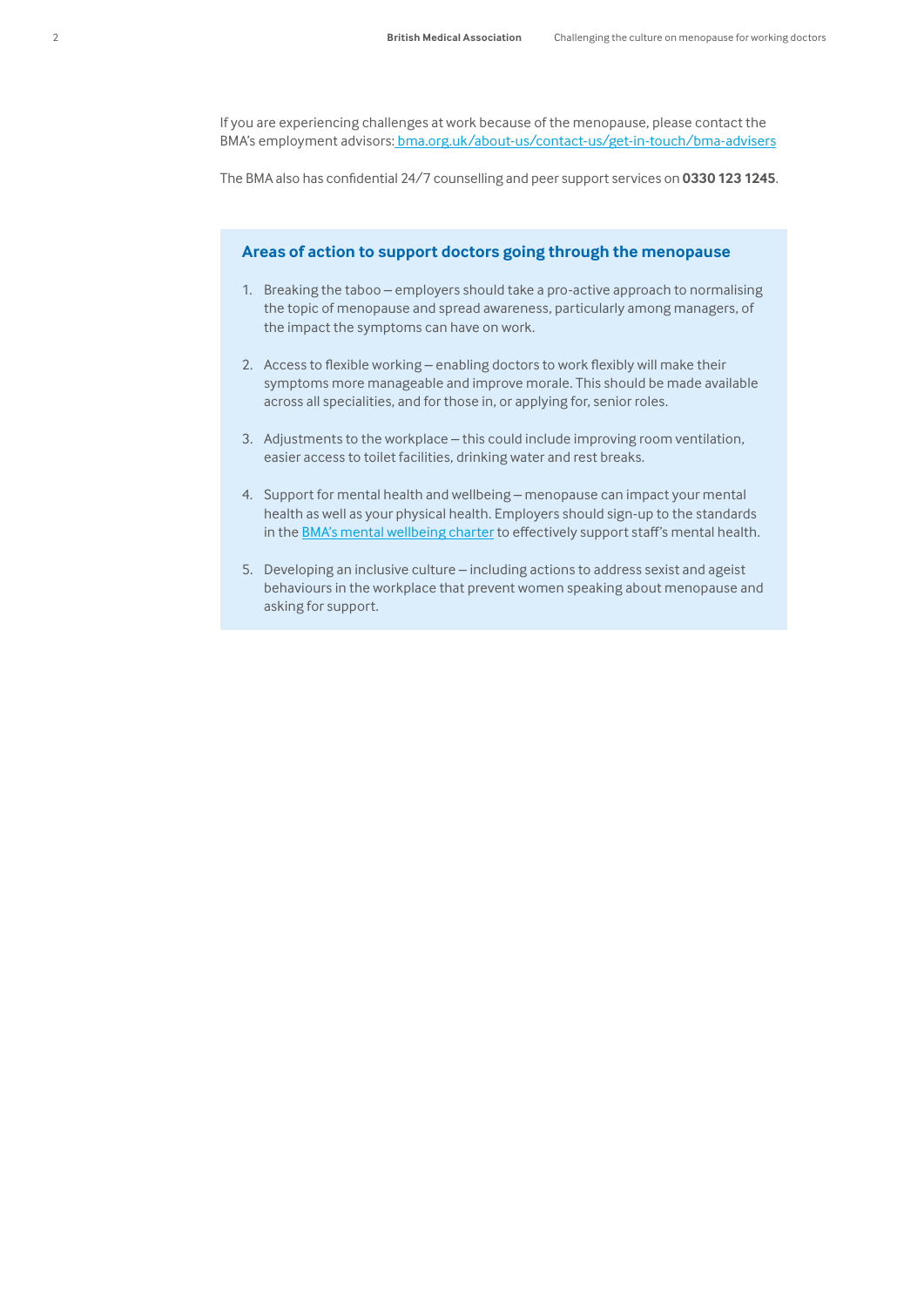### **Key findings**

- 93% of survey respondents had experienced symptoms as a result of the menopause, with 65% experiencing both physical and mental symptoms.
- 90% said that these symptoms had impacted their working lives, with 38% saying that the impact was significant.
- 36% of respondents had made changes to their working lives as a result of menopause and 9% intended to make changes.
- 38% wanted to make changes to their working lives as a result of menopause but said they were not able to.
- Only 16% had discussed their menopause symptoms with their manager and 47% wanted to but did not feel comfortable doing so.



### **How are menopausal symptoms impacting doctors?**



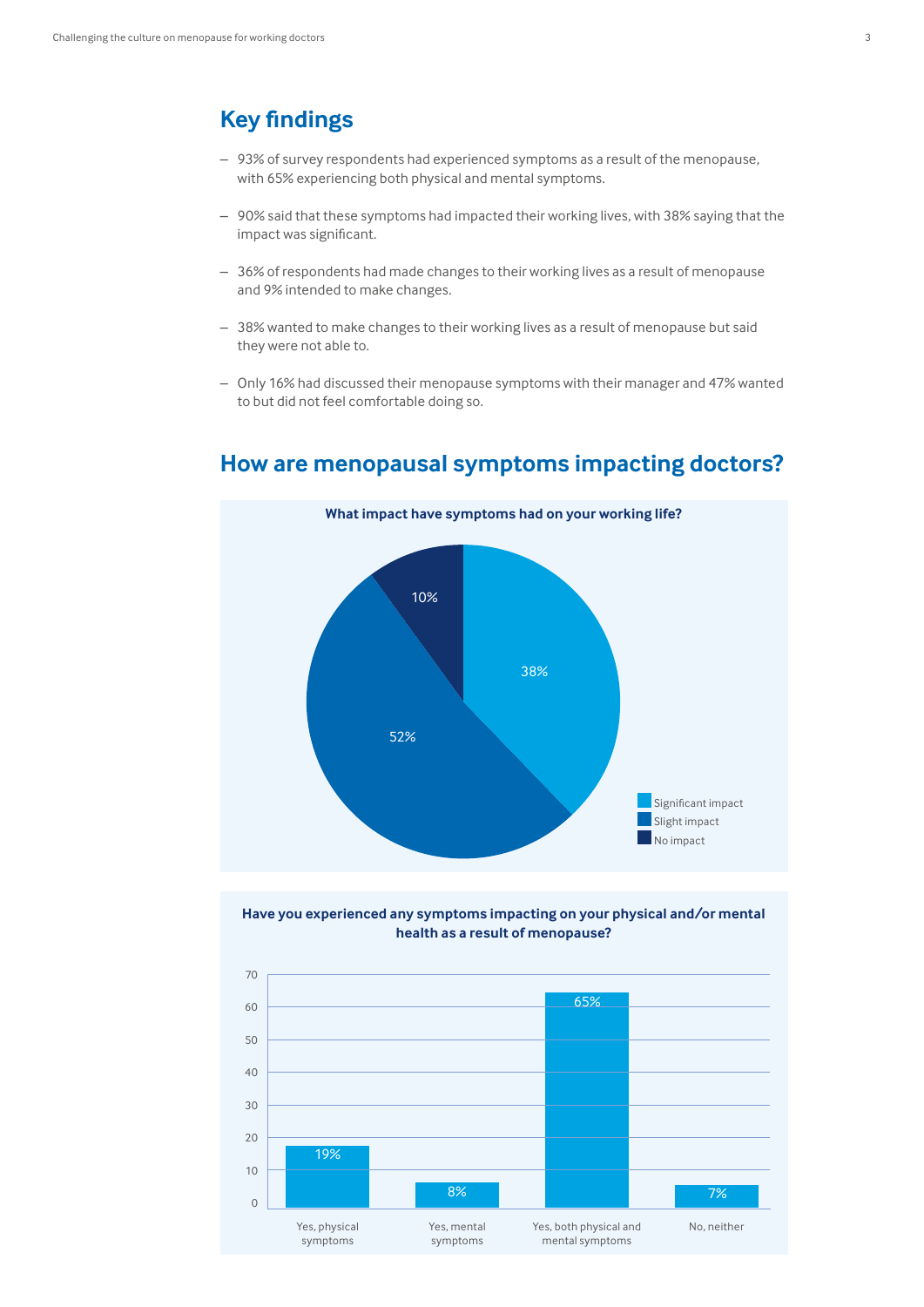### Mental health and wellbeing

A key finding from the survey is the strong impact that menopause can have on mental health, confidence and self-worth. If organisations want to develop effective interventions to support employees going through the menopause, they must place an equal focus on supporting employees with the mental as well as the physical symptoms of menopause. There are clearly recognised symptoms that impact mental health, including anxiety and low moods. These can be magnified when working in high-pressure and stressful environments. Respondents citing these symptoms said they had left them feeling overwhelmed, exhausted and doubting their ability to effectively manage their workload.

> *I am quite happy to talk about my physical symptoms as my boss is a woman who has been through the menopause. My hormone-related mental health issues are more complex and, when I'm experiencing them, I don't feel able to talk to anyone, let alone ask for changes I feel I don't deserve as I appear to be doing my job so badly.*

*I suffer attacks of low confidence which makes me question my worth and ability to do my job. When coupled with the symptoms, I have often felt like giving up.*

There are also indirect symptoms which result from coming to terms with changes that are happening. People who experience early menopause and intended to have children can find it particularly distressing. Early menopause is experienced by around 1 in 100 women.

> *I also struggled with the impact on my fertility and seeing pregnant patients and young children was incredibly difficult.*

### Physical health

Hot flushes are amongst the most well-known symptoms of menopause. They usually last a few minutes and can involve sweating, an increased heart rate and the face, neck and chest becoming red and patchy<sup>2</sup>. Many respondents said the lack of temperature control and poor ventilation in hospitals and GP practices was challenging. Respondents said they did not have access to fans, cool drinking water or open windows which made their symptoms worse.

Menorrhagia becomes more common for some during menopause. Respondents who had experienced unpredictable and heavy bleeding said this was very difficult to manage while working in busy clinics without breaks and poor access to toilet facilities.

Working late due to excessive workload impacts on my ability to sleep which is affected by perimenopause already. Night sweats are worse when I'm stressed. Busy clinics mean I have not been able to manage menorrhagia properly which has resulted in some flooding episodes.

Other impacts on physical health included:

- Migraines worsened by the glaring lights from outdated IT equipment and noisy work environments which do not have a quiet area.
- Joint pains these can worsen when working without breaks and during long periods in theatre.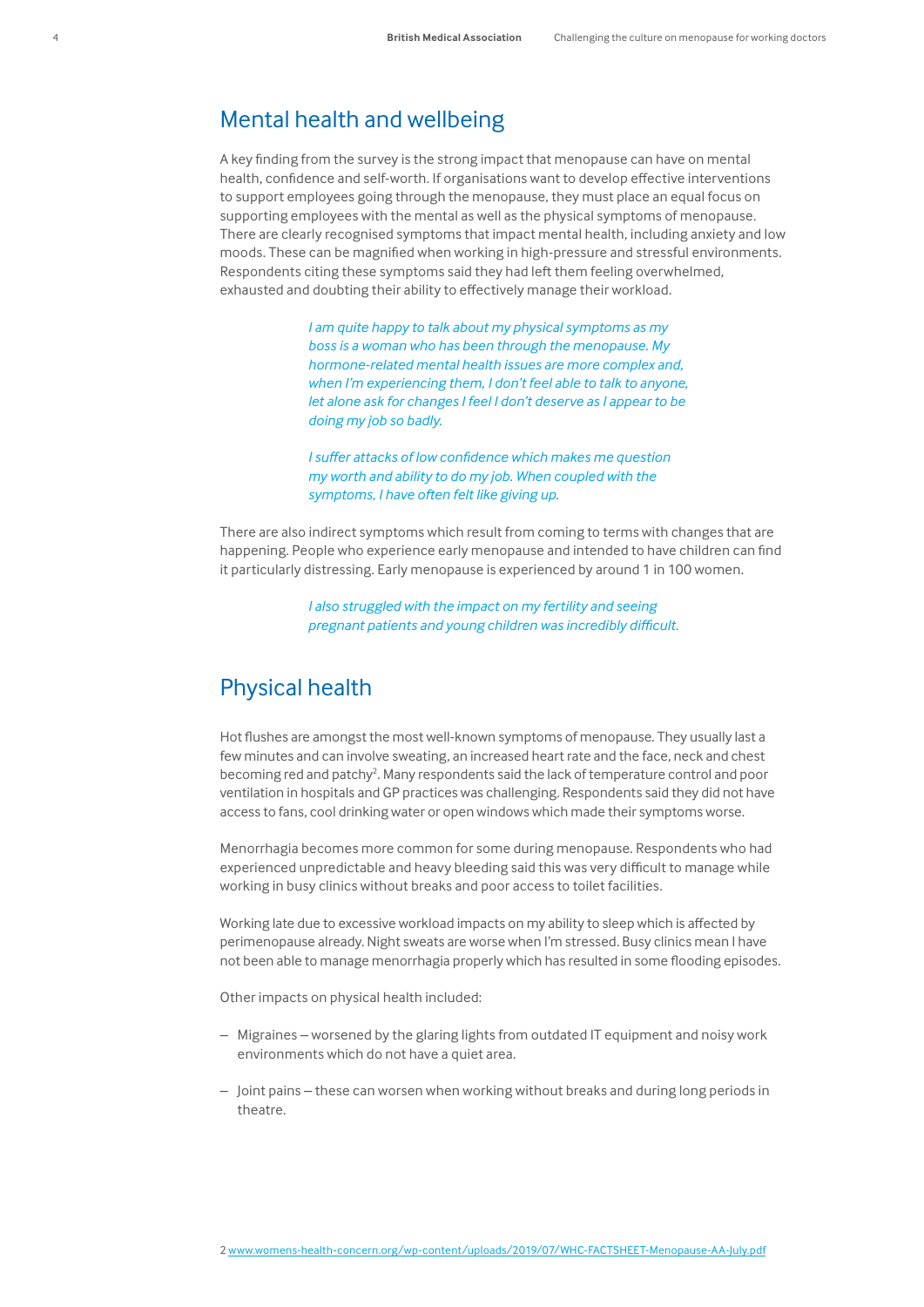### Fatigue and problems with concentration

A large number of respondents listed the impact that fatigue was having on their working lives. Difficulty sleeping and night sweats – common menopausal symptoms – together with anxiety, joint pains and problems with memory and concentration, all added to fatigue.

Respondents said fatigue made on-call work more challenging and they also found it harder to cope with the irregular sleep patterns that shift working demands.

> *Long hours and a lack of flexibility adds to tiredness and interrupted sleep. Pressure of continuous concentration and making quick decisions adds to the fatigue.*

### **Raising awareness and enabling workplace conversations**

Almost half (48%) of respondents said they had not sought support and would not feel comfortable discussing their menopausal symptoms with their managers.

Respondents assumed that their managers would be uncomfortable and ill-prepared to support them. Many respondents pointed to the fact that their managers were men and they believed would not understand.

> *Raising the subject of menopause is taboo. I doubt it would lead to any tangible changes…raising a taboo subject is not worth it.*

*As with all health issues, these should be addressed professionally and with sensitivity on an individual basis. Not everyone needs support but raising awareness may empower those who do to seek help.*



#### **Have you, or would you consider, discussing your symptoms with your manager?**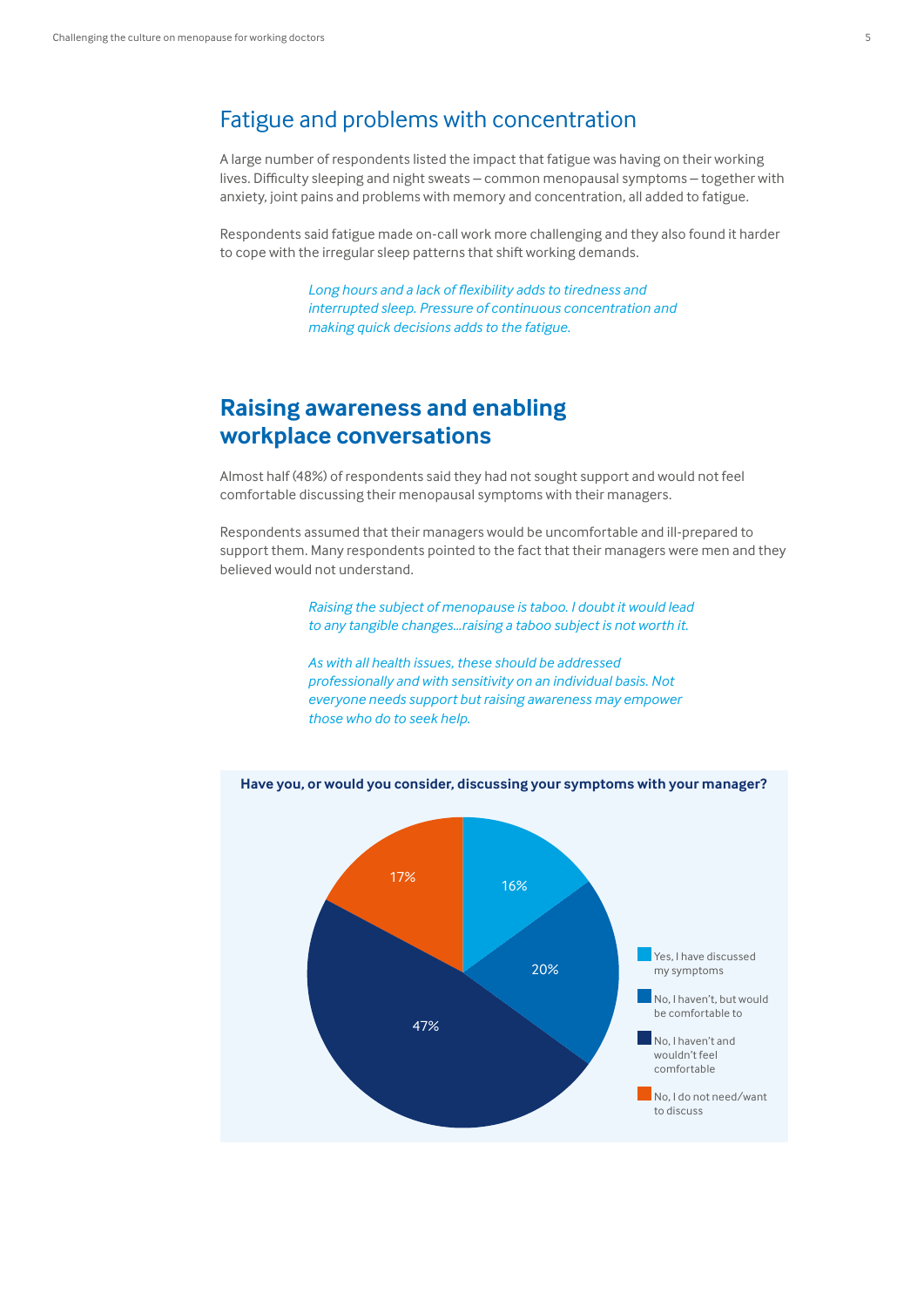### Unsupportive cultures

I feel there is still a stigma in medicine about admitting that you are struggling.

Medicine is a highly demanding profession, where doctors are frequently expected to go 'above and beyond' in order to provide the best care. However, this can make it hard for doctors to disclose when they are struggling and may need more support.

A repeated issue raised throughout the survey responses was that the unsupportive culture came not just from management, but from peers too. Some who had been open about their symptoms said they had not been believed by their colleagues, and many said they feared being looked down upon by peers if they did mention them.

There were multiple examples of doctors initially not realising that symptoms, such as poorer concentration and feeling more anxious, could be a result of their menopause. This led to them doubting themselves and feeling isolated. There were also examples of colleagues lacking awareness and reacting unkindly, accusing them of being 'lazy' or bad-tempered.

### Sexist and ageist attitudes

The survey provided examples of sexist and ageist behaviours in the workplace, which led some to believe that they would be laughed at or ridiculed if they spoke about the menopause.

Some respondents who were in male-dominated specialties believed that raising the topic and asking for changes or adjustments to help them manage their symptoms would be viewed negatively and add to the gender bias they already experienced. There was concern that it would damage their career progression and they would be labelled as 'not up to the job' or that colleagues would think they were 'past it' and career opportunities would be taken away.

> There are very few older women left at my senior level in my traditional profession. If I mentioned my perimenopausal symptoms, I would be stigmatised and disrespected as someone who was no longer rational or capable.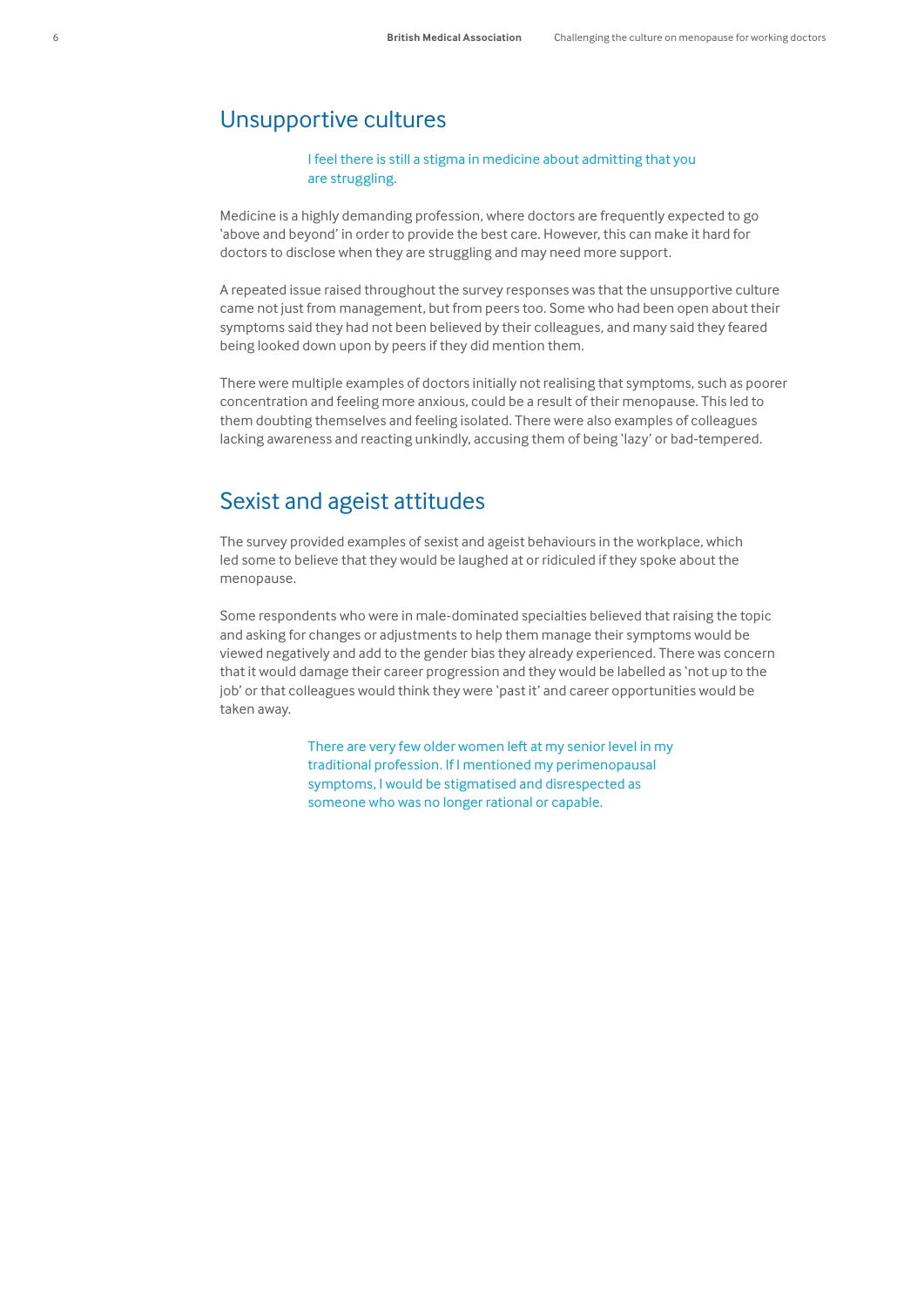

# **What changes have respondents made as a result**



Survey respondents were asked about changes they had made or were considering making to their working lives. Two-fifths (38%) said they were unable to make changes they wanted. A significant number said they wanted to reduce their hours or retire early from medicine because of the difficulties they faced. It is likely that many managers and employers are unaware of this, given that almost half of respondents said they had not mentioned their menopausal symptoms at work.

> *Retire! I might do some locums after leaving but I plan to stop being a GP partner in the next 12 months as I can't sustain it.*

## Changes to working hours

The most common adjustment that respondents had made, wanted to make, or planned to make was a reduction in their working hours. Among those who wanted to work less but had not requested it, there was a strong theme of reluctance to ask because of understaffing.

> *I would like to work part time, which I think would help, but this would destabilise the department at a time where we are unable to recruit another consultant.*

Many respondents wanted to end nights or on-call working because of fatigue and difficulty sleeping.

> *I had a new appraiser this time last year and I told him that I was planning on retiring in November 2019 as the effects on my health were too devastating. He suggested I ask for better hours as he and another male colleague of similar age had been offered that. I explained that I had asked and was told no. I kept saying that I wasn't lazy or uncommitted, I just couldn't function with no sleep. So, after him campaigning on my behalf, I now only work till 10pm in exchange for some weekend days and I feel excited about work again.*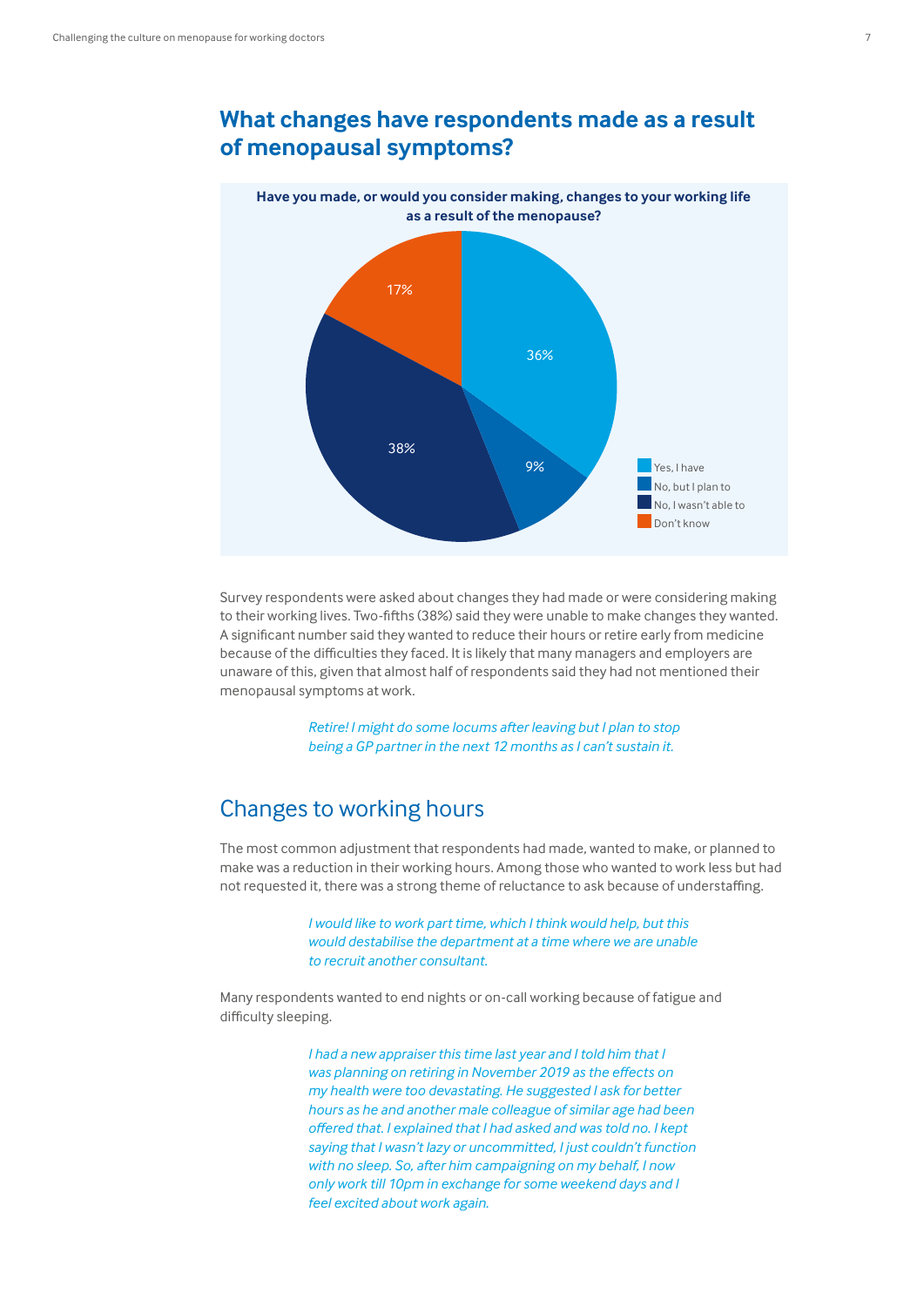### Changing career path or retiring early

There is a strong pattern of respondents making career changes, that involved them taking a step back in their career or moving to a lower paid role. There were multiple examples of respondents leaving partnerships and becoming salaried GPs or locums, or ending their positions as clinical leaders and directors.

> I have considered leaving my role as a clinical leader and changing to a less responsible role or leaving altogether.

There was also a concerning number of respondents who said they had or intended to leave medicine early. A clear theme throughout these kinds of responses is that they still enjoyed their career but found they just couldn't manage their symptoms at work. As one doctor said, *'I left a job I loved.'* 

It is extremely concerning to find that some women may be permanently stepping back from senior positions in medicine – a key cause of the gender pay gap – and the health service may be losing highly experienced staff because of inflexibility and a lack of support during a relatively short phase of life.

### **How can we improve workplace support during menopause?**

We asked respondents how they could feel better supported at work and about changes they or their employer had made to reduce the impact that menopausal symptoms have on their working lives. The actions respondents wanted would likely be welcomed by all doctors as they are centred around having a more compassionate culture and a workplace that fosters equality, inclusivity and the health and wellbeing of their staff. Key themes mentioned by the respondents are outlined below.

> *Encourage doctors to have breaks throughout the day so that this is seen as normal like other disciplines. Encourage flexible working. Encourage a culture of support, which I think is generally lacking.*

### Introducing a menopause policy

Implementing a menopause policy that includes information on menopause, the support and adjustments available to support staff and a pro-active approach from management to provide tailored support to staff. NHS Wales has developed a comprehensive [menopause policy](https://www.nhsconfed.org/-/media/Confederation/Files/Wales-Confed/Wales-Employers/FINAL-NHS-Wales-Menopause-Policy-19-Dec-18.pdf).

> *An open and shared awareness of the potential for the menopause to impact on work and a willingness to listen, act and adapt.*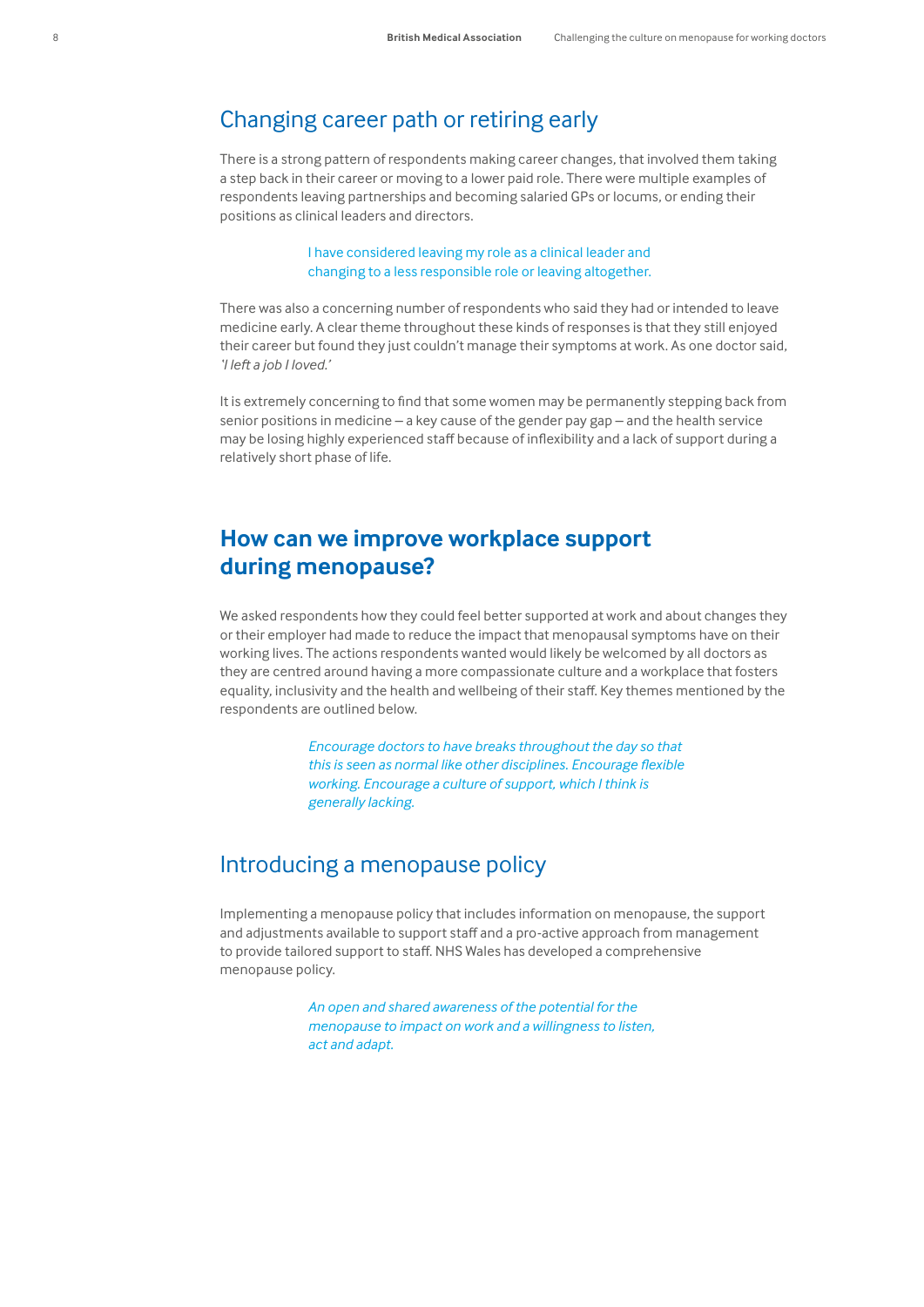### **Case Study: Sherwood Forest Hospitals Trust**

In 2018, Sherwood Forest Hospital Trust launched a menopause strategy that aimed to support colleagues experiencing the menopause. The project was led by chief nurse Suzanne Banks and supported by the organisation [Henpicked.](https://henpicked.net/)

There was a collaborative approach to developing the strategy, including representatives from different parts of the workforce and trade unions. The Trust launched a significant programme that has included two menopause conferences, awareness raising communications, alterations to include occupational referrals to include menopause and mental health, and training for line managers so they can be better at supporting their colleagues.

They have also made physical changes to the working environments such as fans, access to cool water and changing the uniforms to natural fibres to lessen the impact of hot flushes.

Please click [here](https://www.nhsemployers.org/-/media/Employers/Documents/Retain-and-improve/Health-and-wellbeing/Sherwood---menopause_-final2.pdf) for more information.

### Increasing access to flexible working

The most common request from respondents was to work more flexibly and those who had this made this change shared the significant impact that this had on making work and menopause more manageable. Flexible working must be available across all specialties and senior leadership roles should be available to those who need to work less than full time. Employer's flexible working policies should also be visible to employees.

> *I now have a work-life balance, I have the energy to see friends, feel safe and drive and feel 20 years younger. I am excited about work and passionate again about teaching, innovation and research and clinical work.*

### Adjust the workplace environment and greater access to facilities

Employers should review the working conditions and facilities to make menopausal symptoms more manageable in the workplace. This could include improving room ventilation, easy access to cool drinking water, toilet facilities and better rest facilities. The BMA [Fatigue and Facilities Charter](https://www.bma.org.uk/media/1076/bma-fatigue-and-facilities-charter_july2018.pdf), whilst developed to support trainees, could be looked at as guidance for the types of facilities those going through menopause would also benefit from.

> *Consider female needs: provide better changing room and toilet facilities. Provide access to sanitary products and start designing the workplace around women as well as men. Currently everything in medicine especially in theatres is designed to be used by men.*